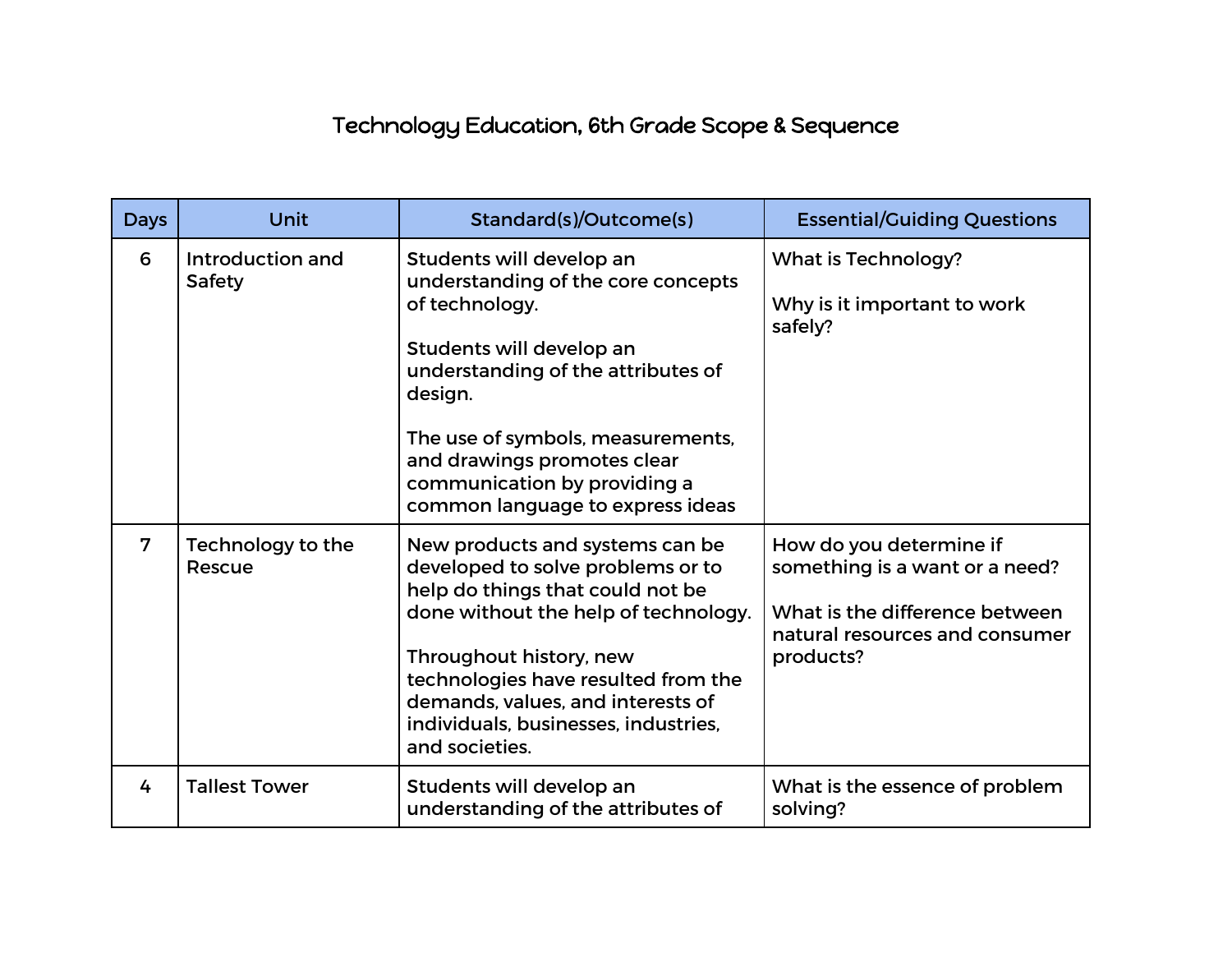|  | design. Requirements for a design<br>are made up of criteria and<br>constraints.<br>Students will develop an<br>understanding of engineering design.<br>Design involves a set of steps, which<br>can be performed in different<br>sequences and repeated as needed.<br>Brainstorming is a group problem-<br>solving design process in which each<br>person in the group presents his or<br>her ideas in an open forum.<br>Modeling, testing, evaluating, and<br>modifying are used to transform<br>ideas into practical solutions. | What is the Engineering Design<br>Process?<br>Why do we keep an Engineering<br><b>Design Journal?</b> |
|--|------------------------------------------------------------------------------------------------------------------------------------------------------------------------------------------------------------------------------------------------------------------------------------------------------------------------------------------------------------------------------------------------------------------------------------------------------------------------------------------------------------------------------------|-------------------------------------------------------------------------------------------------------|
|  | Students will develop an<br>understanding of the role of<br>troubleshooting, research and<br>development, invention and<br>innovation, and experimentation in<br>problem solving. Some technological<br>problems are best solved through<br>experimentation.<br>Students will develop an<br>understanding of and ability to select<br>and use manufacturing technologies.<br>They will make a product or system<br>and document the solution.                                                                                      |                                                                                                       |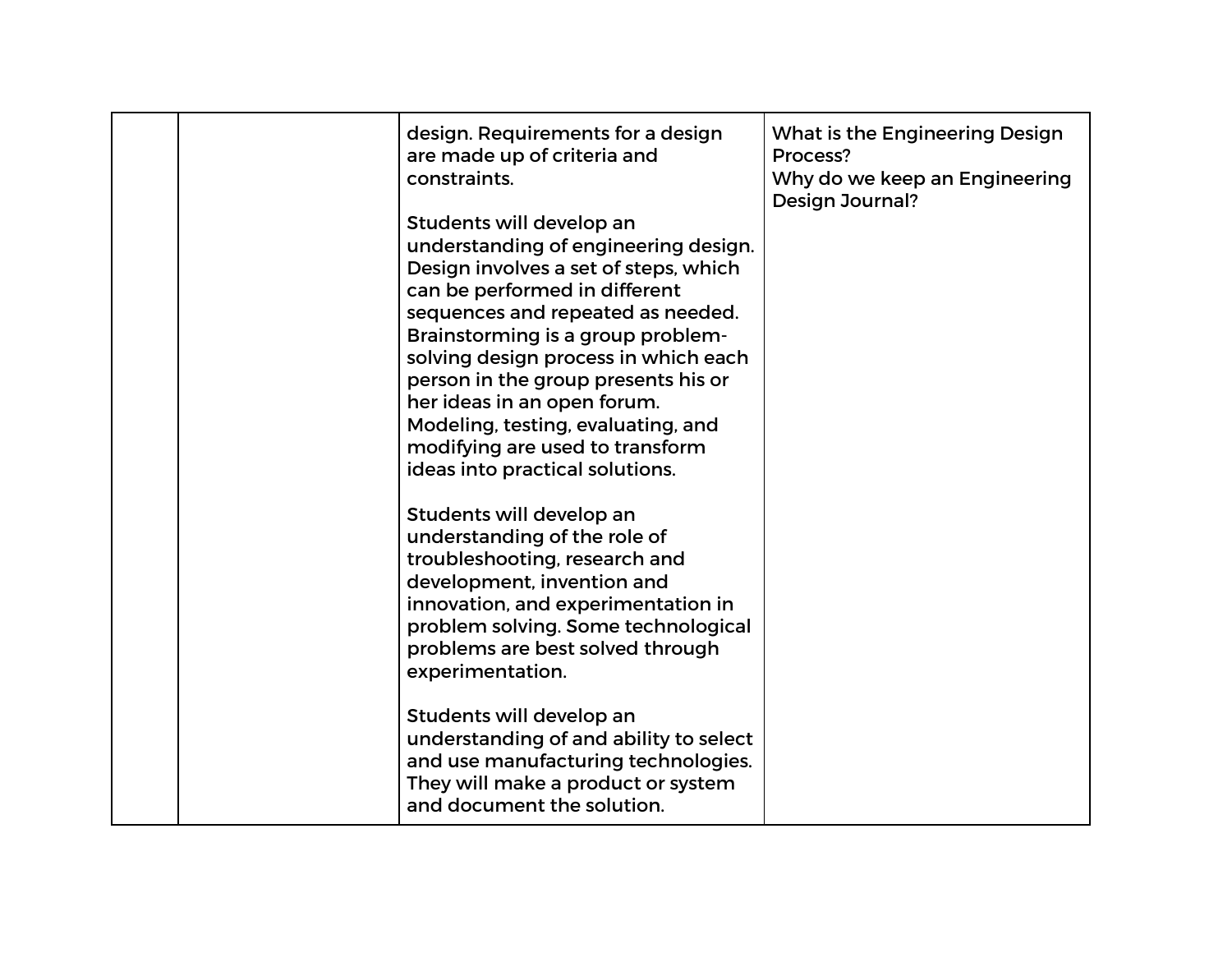|   |               | Students will develop an<br>understanding of and be able to<br>select and use medical technologies.<br>Formulate questions, design studies,<br>and collect data about a<br>characteristic shared by two<br>populations or different<br>characteristics within one<br>population.                                                                                                                                                                                                                                                                                                                                                                                                                                          |                                                                                                                                                                                                    |
|---|---------------|---------------------------------------------------------------------------------------------------------------------------------------------------------------------------------------------------------------------------------------------------------------------------------------------------------------------------------------------------------------------------------------------------------------------------------------------------------------------------------------------------------------------------------------------------------------------------------------------------------------------------------------------------------------------------------------------------------------------------|----------------------------------------------------------------------------------------------------------------------------------------------------------------------------------------------------|
| 7 | Lego Robotics | Students will develop the abilities to<br>use and maintain technological<br>products and systems.<br>Transportation vehicles are made up<br>of subsystems, such as structural,<br>propulsion, suspension, guidance,<br>control, and support, which must<br>function together for a system to<br>work effectively.<br>Operate and maintain systems in<br>order to achieve a given purpose.<br>Troubleshooting is a problem-solving<br>method used to identify the cause of<br>a malfunction in a technological<br>system.<br>Technological systems include input,<br>processes, output, and, at times,<br>feedback.<br>An open-loop system has no<br>feedback path and requires human<br>intervention, while a closed loop | How can Robotic transportation<br>systems be used?<br>How are they similar to<br>conventional transportation<br>systems?<br>How are they different from<br>conventional transportation<br>systems? |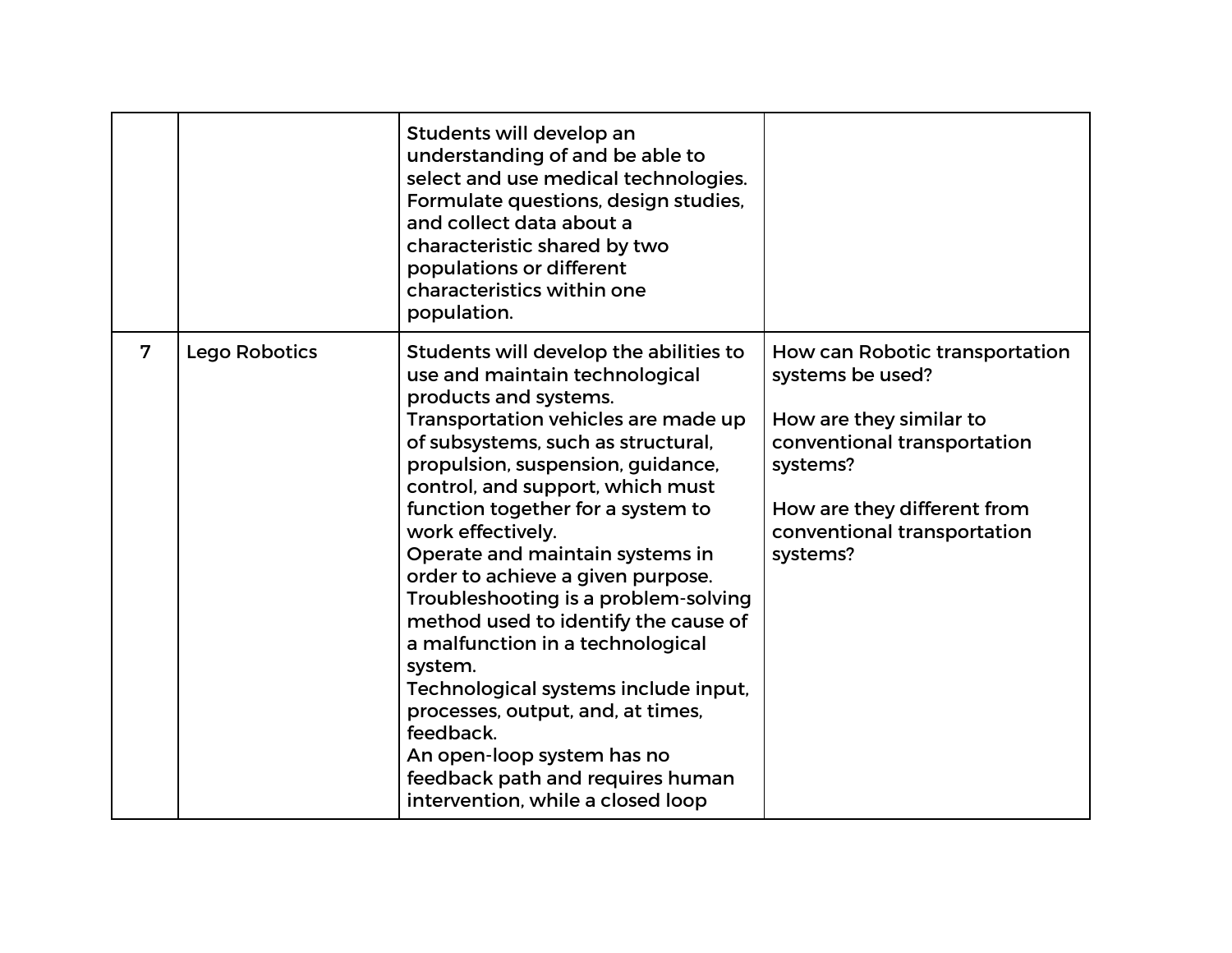|   |                   | system uses feedback.                                                                                                                                                                                                                                                                                                                                                                                                                                                                                                                                                          |                                                                                                                                                                          |
|---|-------------------|--------------------------------------------------------------------------------------------------------------------------------------------------------------------------------------------------------------------------------------------------------------------------------------------------------------------------------------------------------------------------------------------------------------------------------------------------------------------------------------------------------------------------------------------------------------------------------|--------------------------------------------------------------------------------------------------------------------------------------------------------------------------|
| 8 | <b>Rocket</b>     | Students will develop an<br>understanding of the core concepts<br>of technology.<br>The Students will demonstrate<br>knowledge of and apply the<br>engineering design and development<br>process.<br>Students will understand the role of<br>research and development, invention<br>and innovation, and experimentation<br>in problem solving.                                                                                                                                                                                                                                 | What are the core concepts of<br>technology?<br>How can technology be used in<br>solving a problem                                                                       |
| 5 | <b>Green Town</b> | Students will develop an<br>understanding of and abilities to<br>select and use manufacturing<br>technologies.<br>Specify criteria and constraints for<br>the design.<br>Use computers and calculators in<br>various applications.<br>Students will develop an<br>understanding of and be able to<br>select and use information and<br>communication technologies. The<br>design of a message is influenced by<br>such factors as the intended<br>audience, medium, purpose, and<br>nature of the message.<br>The use of symbols, measurements,<br>and drawings promotes clear | What is a Design Brief?<br>What are the steps in the<br><b>Engineering Design Process?</b><br>Why is it important to consider<br>the secondary impacts of our<br>design? |